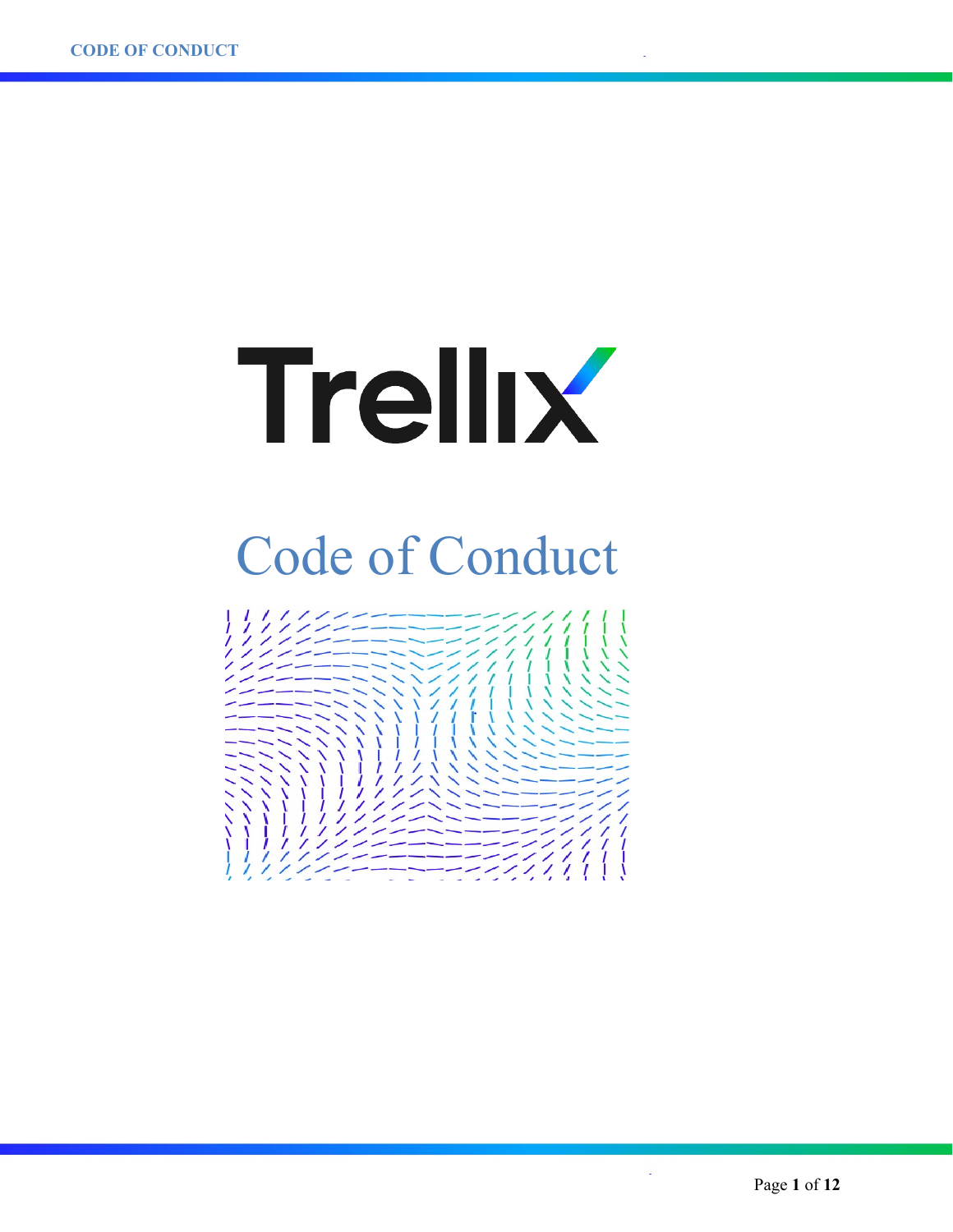#### **Welcome**

Here at Trellix, we are committed to conducting business with the highest degree of honesty and integrity wherever we operate. Just as we dedicate ourselves to keeping the world safe from cyber threats, we also pledge to do so in an ethical manner. While we strive to cultivate a working environment that promotes individual and company success, we apply the highest ethical standards to all our interactions with colleagues, customers, and business partners across the globe.

This Code of Conduct is a tool to help guide us as we work to accomplish our goals together, while holding ourselves responsible and accountable for our actions. **YOU** are a critical part to our success and each of you have an obligation read this Code, understand it, and follow it every day, without exception. This Code will also help ensure that everyone who works at or does business with Trellix, feels confident about our high ethical standards, honesty, and integrity.

Thank you in advance for your ongoing commitment to our values and the culture of integrity that is critical to our continued success!

Trellix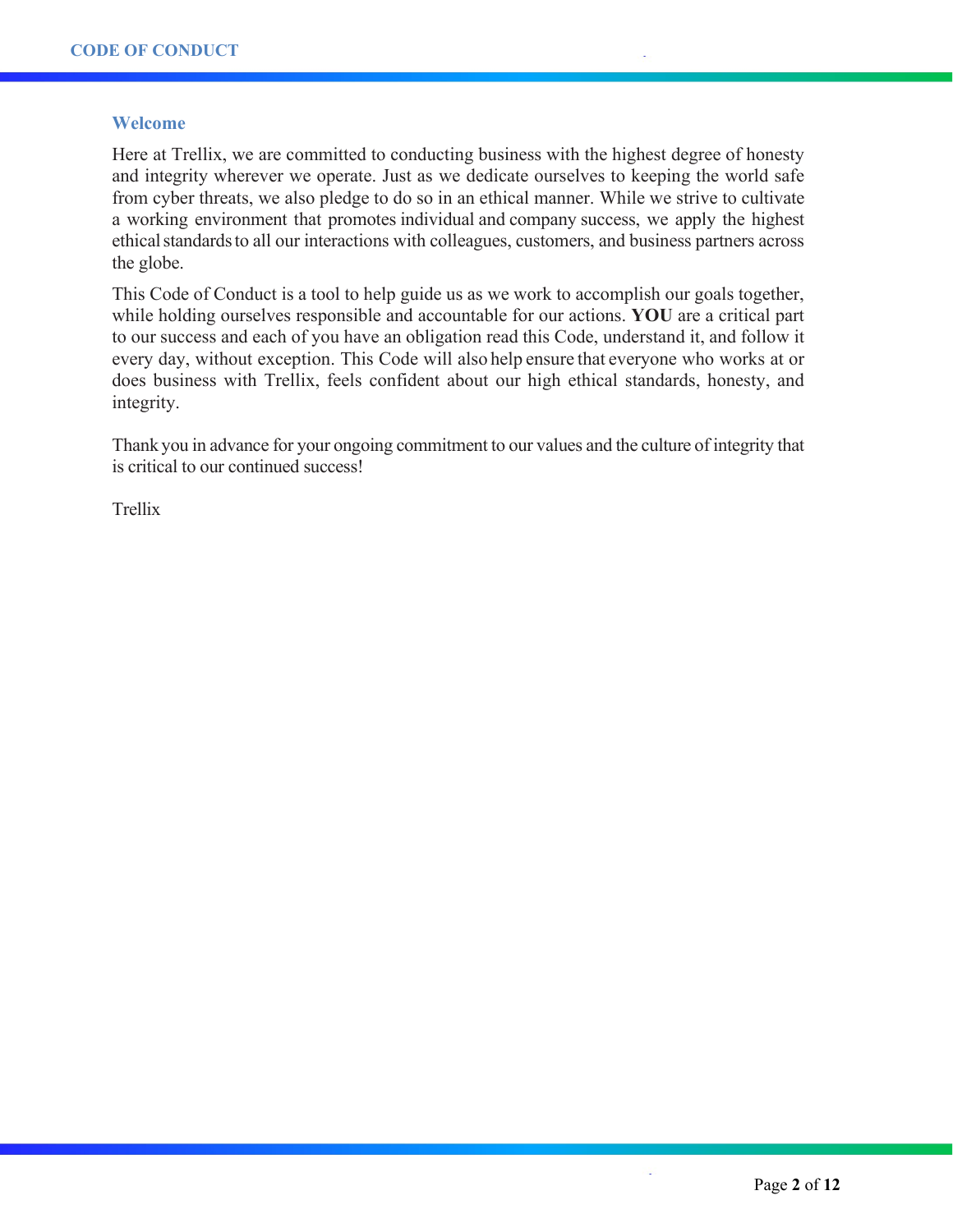## **Table of Contents**

| We Follow our Policies Regarding Gifts, Meals, Entertainment, and Travel (GMET) 7             |
|-----------------------------------------------------------------------------------------------|
|                                                                                               |
|                                                                                               |
|                                                                                               |
|                                                                                               |
|                                                                                               |
|                                                                                               |
|                                                                                               |
| We Protect Our Intellectual Property and Respect the Intellectual Property Rights of Others10 |
|                                                                                               |
|                                                                                               |
|                                                                                               |
|                                                                                               |
|                                                                                               |
|                                                                                               |

 $\frac{1}{2}$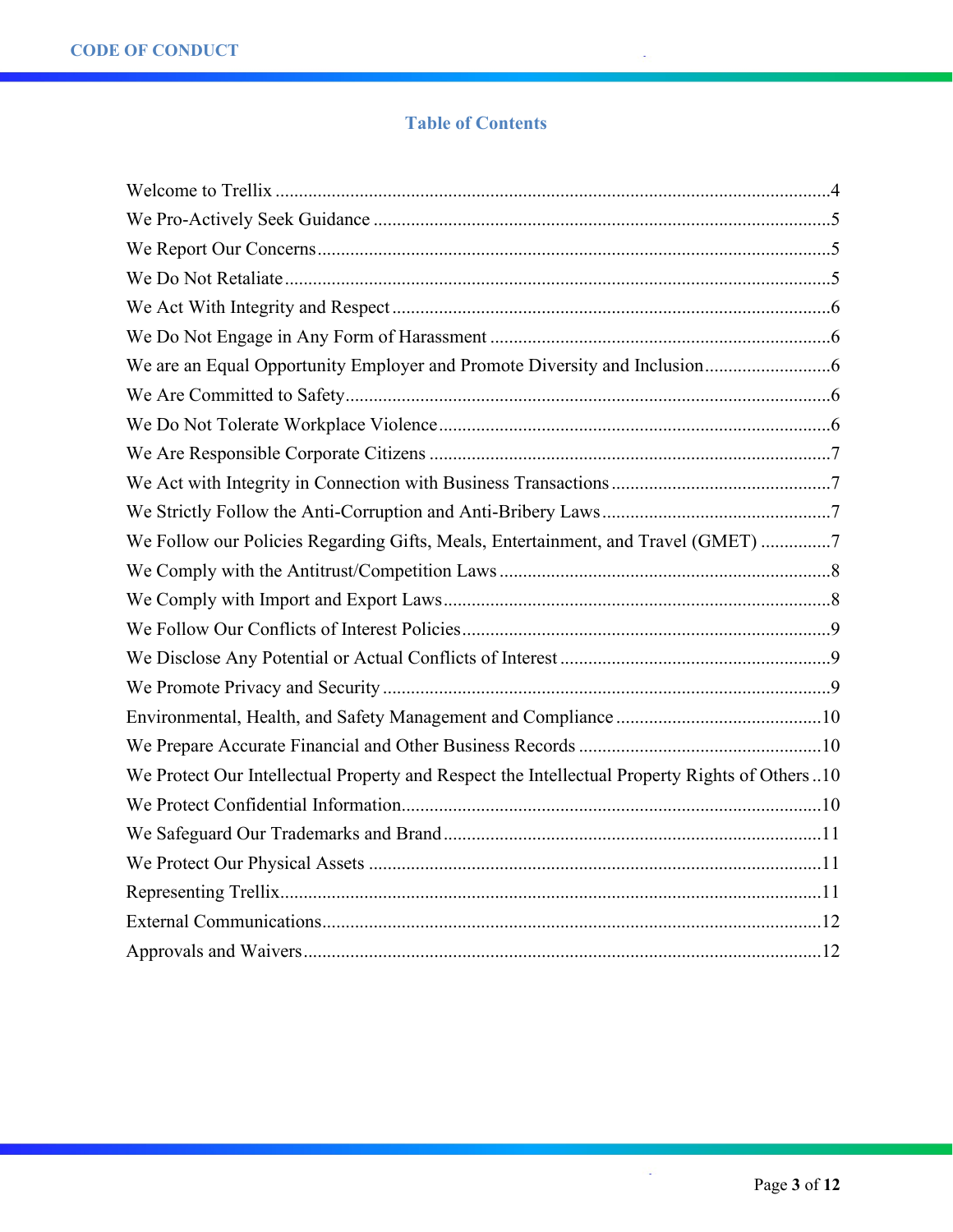## **Welcome to Trellix**

This Code of Conduct (the "Code") is our "north star" guide to help us make appropriate business decisions that will enable our business to thrive and safeguard our reputation in the marketplace.

This Code reflects our culture to:

- **Be open and act with integrity and ethically in all our business dealings;**
- **Treat all people with fairness and respect;**
- **Offer a place to work where there is equal opportunity for everyone to succeed and have fun;**
- **Enable people to be tenacious and their authentic self;**
- **Foster and celebrate diversity;**
- **Spark curiosity, innovation, and creativity; and**
- **Speak up when we have concerns.**

While this Code addresses numerous topics, it is not intended to be comprehensive or address every subject or issue that may arise in each country where we do business. When local country laws have alternative requirements, we will follow the local laws; however, we will follow this Code over conflicting local business practices. Other company policies that are referenced in this Code can be found at the [Trellix Policy Portal.](https://mcafee.sharepoint.com/sites/EnterpriseEthicsCompliance/SitePages/policies.aspx?SearchString=brand)

All Trellix employees are responsible to review this Code and complete the Code certification on an annual basis. Newly hired employees must review and sign the Code certification as part of their onramp process. The Code serves as your guide for conducting business with integrity; but it is not an employment contract and confers no rights relating to employment.

The Code also applies to non-employee corporate officers and directors.

Since we live in a dynamic world, we may be required to periodically update this Code to address changes to laws or the business landscape. We also value your feedback about this Code and how we can continue to evolve it to best reflect our culture and values.

If you ever have questions about the Code, or concerns about possible ethical violations in the workplace, don't hesitate to reach out to People Success, Legal, our Ethics Helpline, or your manager, to discuss your concerns and seek guidance.

## **We Pro-Actively Seek Guidance.**

Because this Code cannot address every situation, you are encouraged to seek guidance whenever you are unsure about the correct course of action.

- You can email your questions to [ethics@trellix.com.](mailto:ethics@trellix.com)
- You can ask questions or report concerns to internal groups who specialize in handling such issues, including Legal, People Success, Corporate Security, or Information Security.
- If you are not comfortable raising an issue with your manager, you can raise the matter with your manager's manager or any manager in your direct management chain.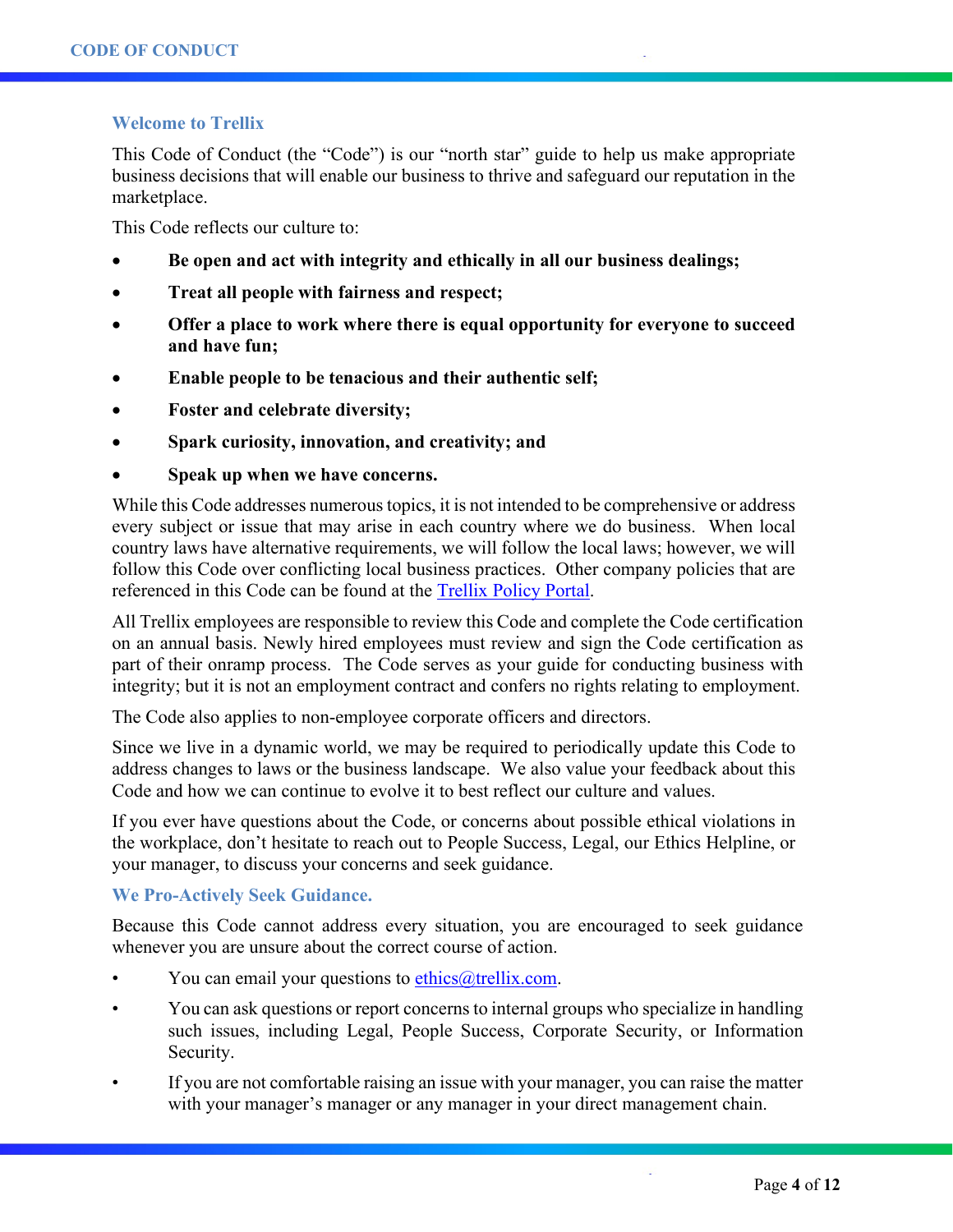#### **We Report Our Concerns.**

It is important that you raise your voice if you have any concerns regarding any situation or conduct that might be in conflict or potential conflict with our Code. As a Trellix employee, you have a *responsibility* to report such concerns, which you can do in several different ways, such as through your manager, People Success, Legal or the [Ethics Helpline.](https://www.trellix.com/ethics-help-line) Our external helpline allows anyone to report concerns with the option of remaining anonymous, where permissible under applicable laws.

#### **We Do Not Retaliate.**

We do not tolerate retaliation against anyone who, in good faith, reports possible violations of this Code, or of the law or other company policies or guidelines, or who questions ongoing or proposed conduct, or who participates in an internal investigation. Anyone who retaliates or attempts to retaliate is subject to discipline, up to and including potential termination of employment.

Retaliation can include, among other things, material changes to work assignments and/or demoting, transferring, or terminating anyone for raising a question or speaking up in good faith about a possible violation of the Code, company policy, or law.

Anyone who believes they have experienced retaliation should contact the [Helpline o](https://www.trellix.com/ethics-help-line)r [People](https://mcafeeprod.service-now.com/hrportal)  [Services i](https://mcafeeprod.service-now.com/hrportal)mmediately.

#### **We Act with Integrity and Respect.**

Our success is based on strong relationships of mutual respect and trust with each other, as well as with our customers, suppliers, distributors, and other business partners. To maintain these strong relationships, we treat everyone with whom we work with fairness, honesty, and respect.

We also expect our third-party business partners to have similar stated values to those in this Code, and to hold their own supply chain accountable to these expectations. Independent contractors, consultants, suppliers, distributors, and other business partners who conduct business with us risk termination of their relationship with us for actual or reasonably suspected violations of law or unethical conduct.

We avoid situations where conflicts of interest (addressed below) can interfere, or appear to interfere, with our ability to make sound business decisions.

**We Do Not Engage in Any Form of Harassment.** 

We are committed to providing a workplace free of harassment of any kind. We do not tolerate harassment of individuals by managers or co-workers.

#### **We are an Equal Opportunity Employer and Promote Diversity and Inclusion.**

We value diversity and inclusion in every aspect of employment, including recruitment, hiring, training, promotion, compensation, benefits, transfer, and social and recreational programs. We require it in our workforce and expect our independent contractors, consultants, suppliers, partners, distributors, and all others who do business with us to uphold this same value.

We are an equal employment opportunity employer. We do not discriminate against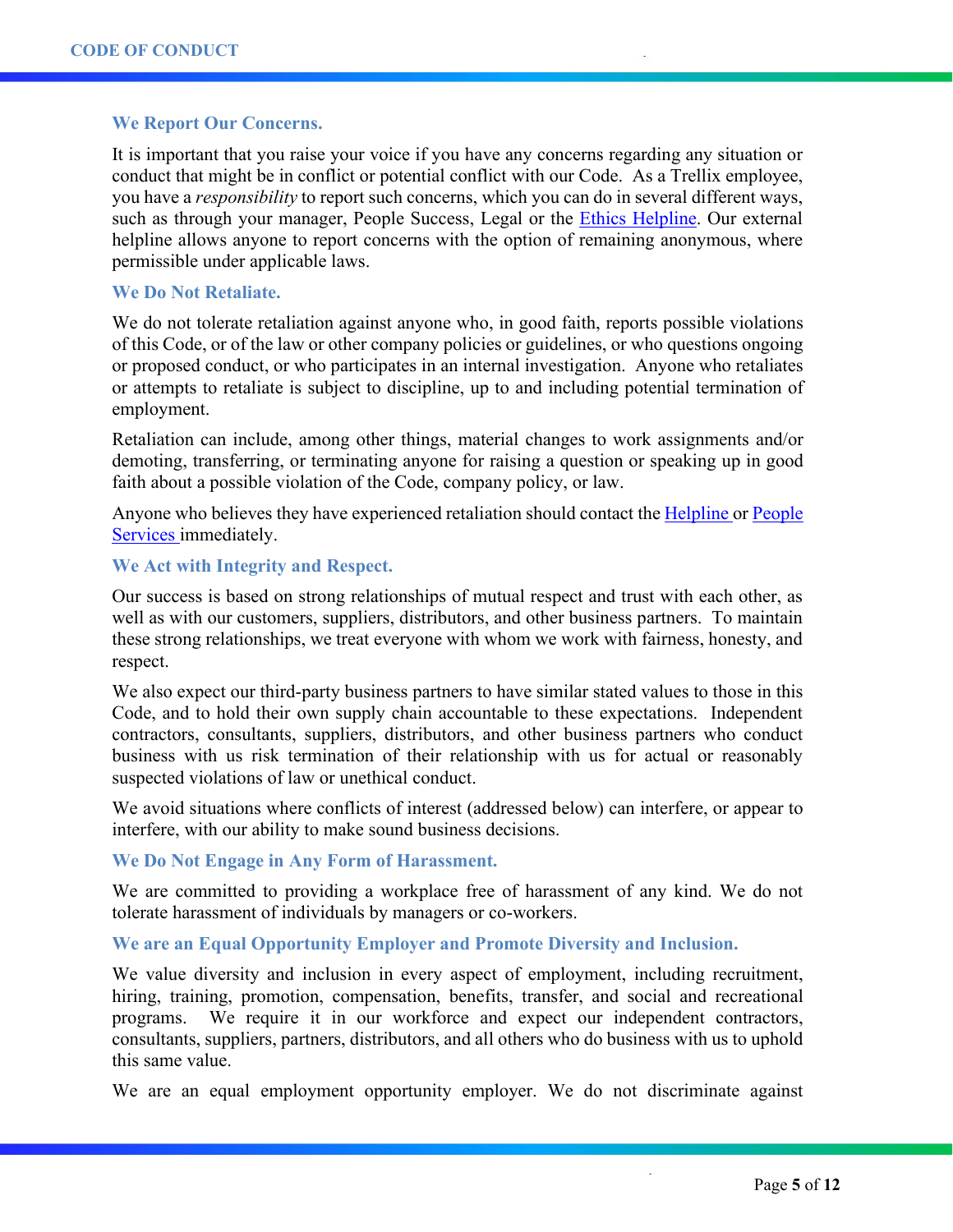employees or applicants on the basis of race, color, religion, sex, national origin, or ancestry, age, disability, medical condition, or genetic information, or on upon military or veteran status, pregnancy, marital status, gender, gender expression, gender identity, sexual orientation, or any other status or characteristic protected by applicable laws, regulations, or ordinances. For employees and applicants with disabilities, we also make reasonable accommodations, as required by law.

#### **We Are Committed to Safety.**

We are committed to providing a safe workplace for employees, independent contractors, consultants, suppliers, partners, distributors, and others on our property. You must comply with the safety laws, standards, and guidelines that apply to our business.

#### **We Do Not Tolerate Workplace Violence.**

Our commitment to safety is unwavering. We do not allow or tolerate violent behavior. This includes threatening behavior of any type (whether explicit or implicit), stalking of an individual, or any acts of physical or emotional abuse. Reports of workplace violence are treated seriously, will be investigated, and will result in appropriate action.

Examples of workplace violence include, but are not limited to:

- **Shoving**
- Physical attacks
- Verbal or written threats
- Throwing an object
- Destroying property

For additional information, review the Workplace Behavior/Discipline and Discharge Guideline.

#### **We Are Responsible Corporate Citizens.**

We are committed to conducting business in a socially responsible way. We oppose human trafficking, forced, debt-bonded, indentured and slave labor. We do not tolerate, and we work to prevent, any of these practices in our operations and supply chain wherever we do business.

#### **We Act with Integrity in Connection with Business Transactions.**

As a global business, we must comply with the laws of the many countries where we conduct business. Some of the most common laws we encounter pertain to **antitrust, anti-corruption, import-export, intellectual property, conflicts of interest, privacy, public communications, and doing business with a government entity**. Each of these topics is generally addressed below. However, if you have specific questions related to your compliance with these laws, you should contact Legal for help.

#### **We Strictly Follow the Anti-Corruption and Anti-Bribery Laws.**

We have zero tolerance for, and strictly prohibit, all forms of bribery and corruption. We comply with all anti-corruption laws, including, but not limited to, the U.S. Foreign Corrupt Practices Act (the "**FCPA**"), the UK Bribery Act, and other applicable bribery laws, and require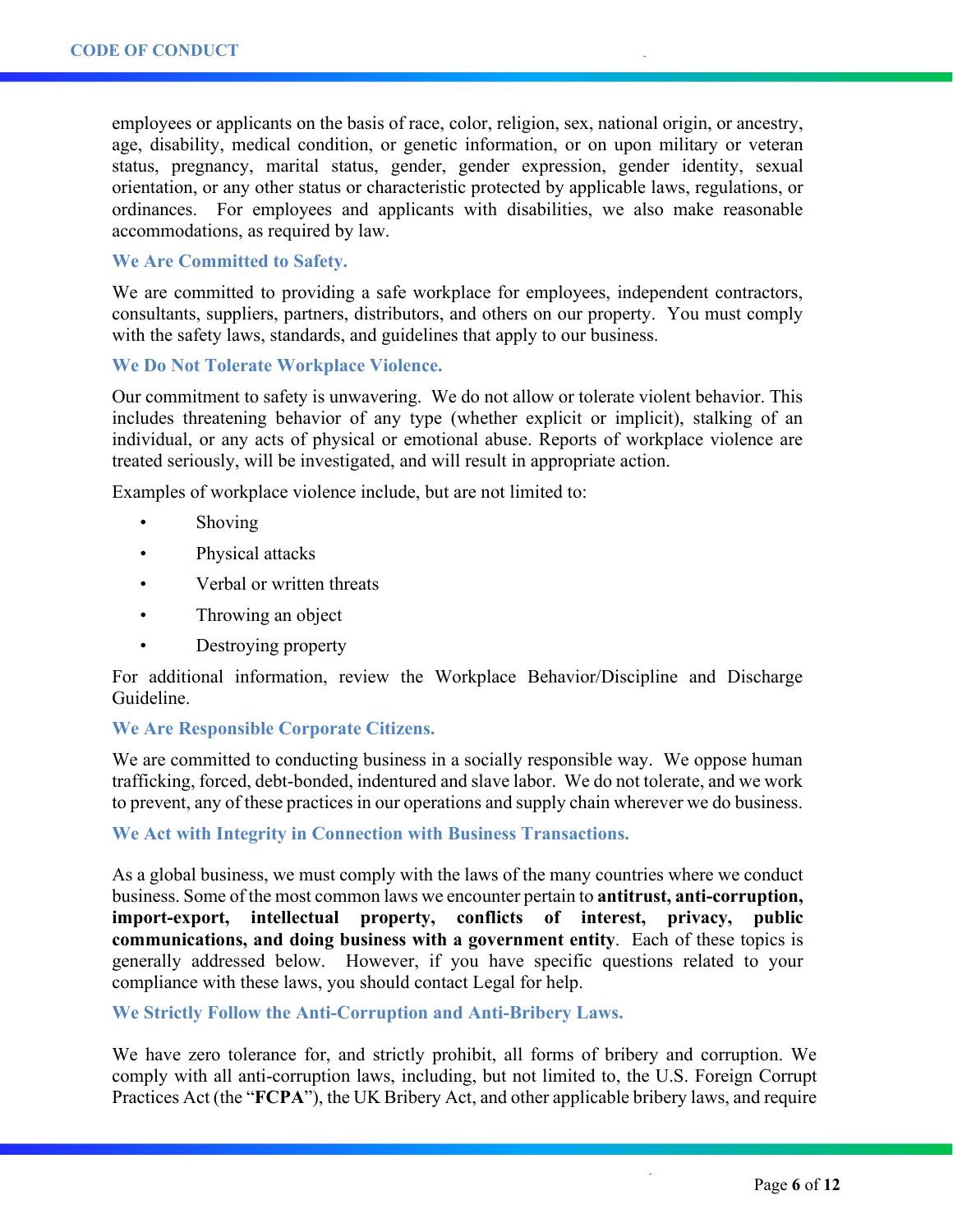that all business transactions be accurately recorded in our books and records.

Offering or accepting bribes and facilitating or participating in corrupt activity of any kind is never permitted. We do not make facilitation payments on behalf of the company to any government official since many countries' laws define facilitation payments as bribes. Please consult our Anti-Corruption Compliance Manual for further guidance.

Our policy also prohibits any third parties, such as our channel partners (distributors, resellers, and other business partners), consultants, suppliers, to fully comply with the anti-corruption laws and from offering, promising, or paying bribes on our behalf, either directly or through any other third-party intermediary. If you believe a third-party may attempt to offer a bribe in connection with our business, you must never engage that third party.

Consult our Anti-Corruption Policy for Third Parties and the **Gifts, Meals, Entertainment, and Travel** ("**GMET**") policy to fully comprehend our anti-corruption expectations. You must always obtain approval as set forth in the relevant GMET policy before providing anything of value to a government official.

### **We Follow our Policies Regarding Gifts, Meals, Entertainment, and Travel (GMET).**

The exchange or provision of GMET may create a real or perceived conflict of interest or a situation where those expenditures could be viewed as a bribe under applicable laws and international standards. We expect you and all third parties to comply with the following principles when giving or receiving GMET:

- We comply with anti-corruption laws.
- The GMET must be for a legitimate purpose, such as to promote, demonstrate, or explain a Company product, position, or service.
- The GMET must not place the recipient under any obligation. We do not accept, offer, promise, or give anything of value with the intent to improperly influence any act or decision of the recipient or with the intent of compromising the recipient's objectivity in making business decisions.
- The GMET must be made openly and transparently, be reasonable and appropriate to the business relationship and local customs, and not cause embarrassment by its disclosure.
- Accurately record all GMET provided on our behalf.
- GMET may be provided to a government official (including employees of government agencies, public institutions, and state-owned enterprises) *only* in limited circumstances and *only* in accordance with the relevant GMET Policy.

#### **We Comply with Antitrust/Competition Laws.**

Antitrust laws are designed to encourage competition for the benefit of the market and its participants. These laws prohibit restraining trade unreasonably. Our Antitrust and Competition Policy prohibits any agreements with competitors that would limit competition or unreasonably restrain trade.

Never discuss the following when dealing with competitors:

Setting prices or other conditions of sale;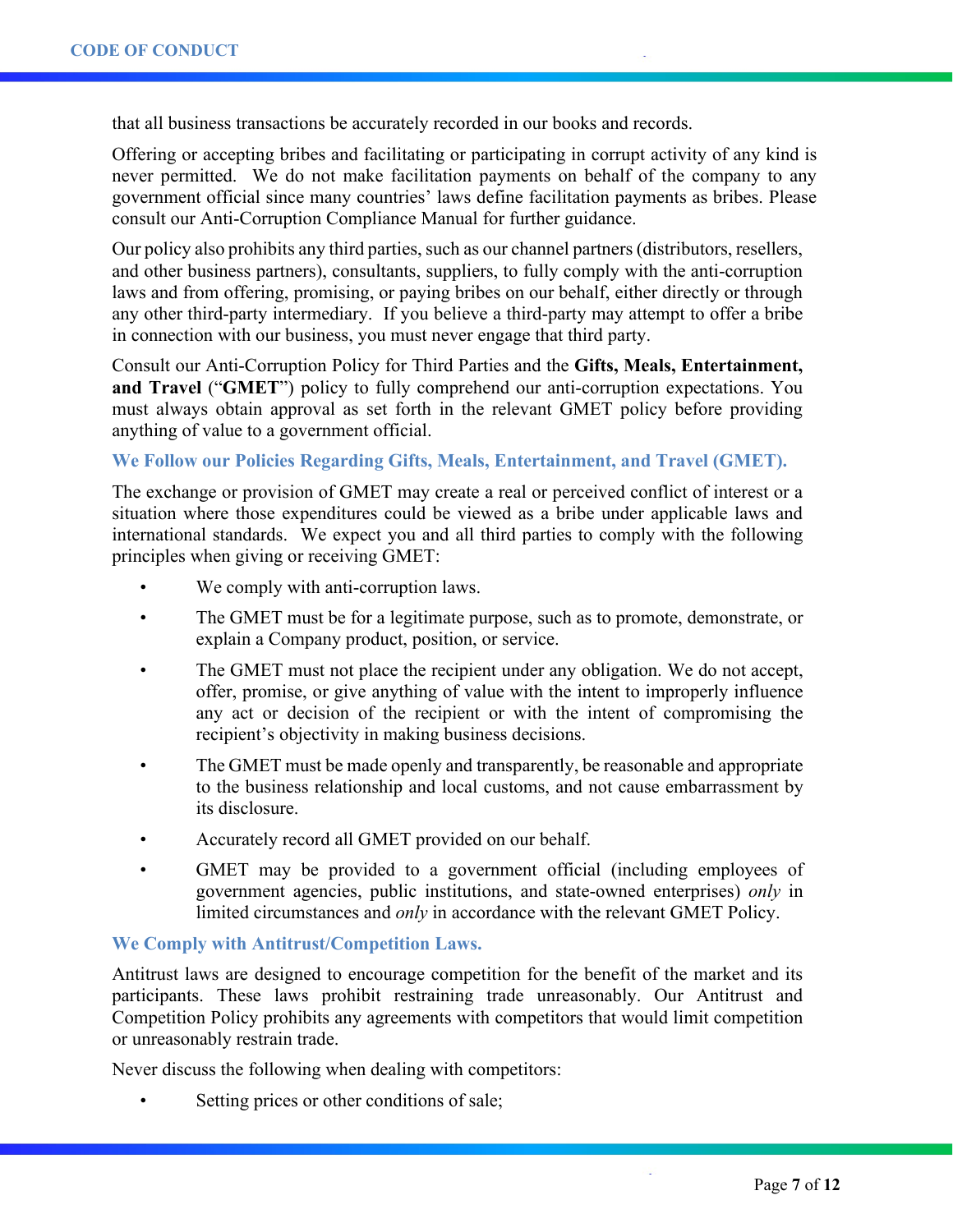- Dividing markets by product, customer, or geography; or
- Setting production levels.

The consequences for violating antitrust laws are extremely serious. Both Trellix and the individual involved could be at risk of substantial criminal penalties.

While there are certain legal exceptions, the Antitrust and Competition Policy prohibits:

- Participating in specific practices that exclude our competitors.
- Punishing a customer who is doing business with a competitor by withholding or threatening to withhold benefits.

Follow our pricing policies precisely when dealing with distributors and resellers, the Antitrust and Competition Policy details our antitrust policy and standards.

## **We Comply with Import and Export Laws.**

In every country in which we do business, there are laws and regulations pertaining to imports and exports. Many of these laws and regulations restrict or prohibit the physical shipment of our products or the transfer or electronic transmission of software and technology to certain destinations, entities, or foreign persons. In many cases, the law requires an export license or other appropriate government approvals before an item may be shipped or transferred.

You have a responsibility to comply with these laws and regulations. Therefore, you must clear all goods through customs and must not:

- Proceed with a transaction if you know that a violation has occurred or is about to occur;
- Transfer controlled software and technology unless appropriate authorizations are obtained; or
- Apply an inappropriate monetary value to goods and services.

Violations, even inadvertent ones, could result in significant fines and penalties, denial of export licenses, loss of export privileges, and/or customs inspections and delays.

## **We Follow Our Conflicts of Interest Policies.**

A conflict of interest occurs when our interests are, or have the potential to be, incompatible with your interests. This can include situations where a third-party has interests that conflict with us and you receive benefits from or are associated with that third-party. Any activities or situations that have the appearance of a conflict of interest with Trellix must be avoided. This includes activities that compete with or interfere with the proper performance of your job role and responsibilities.

Activities involving personal, outside business, or family interests that can impair your ability to make decisions in our best interest must be avoided.

Use of Trellix's information or assets, except as permitted under our Acceptable Use Policy, must not occur. You should never use your role or position for personal gain.

#### **We Disclose Any Potential or Actual Conflicts of Interest.**

You must disclose any conflict of interest - or an appearance of a conflict of interest with us,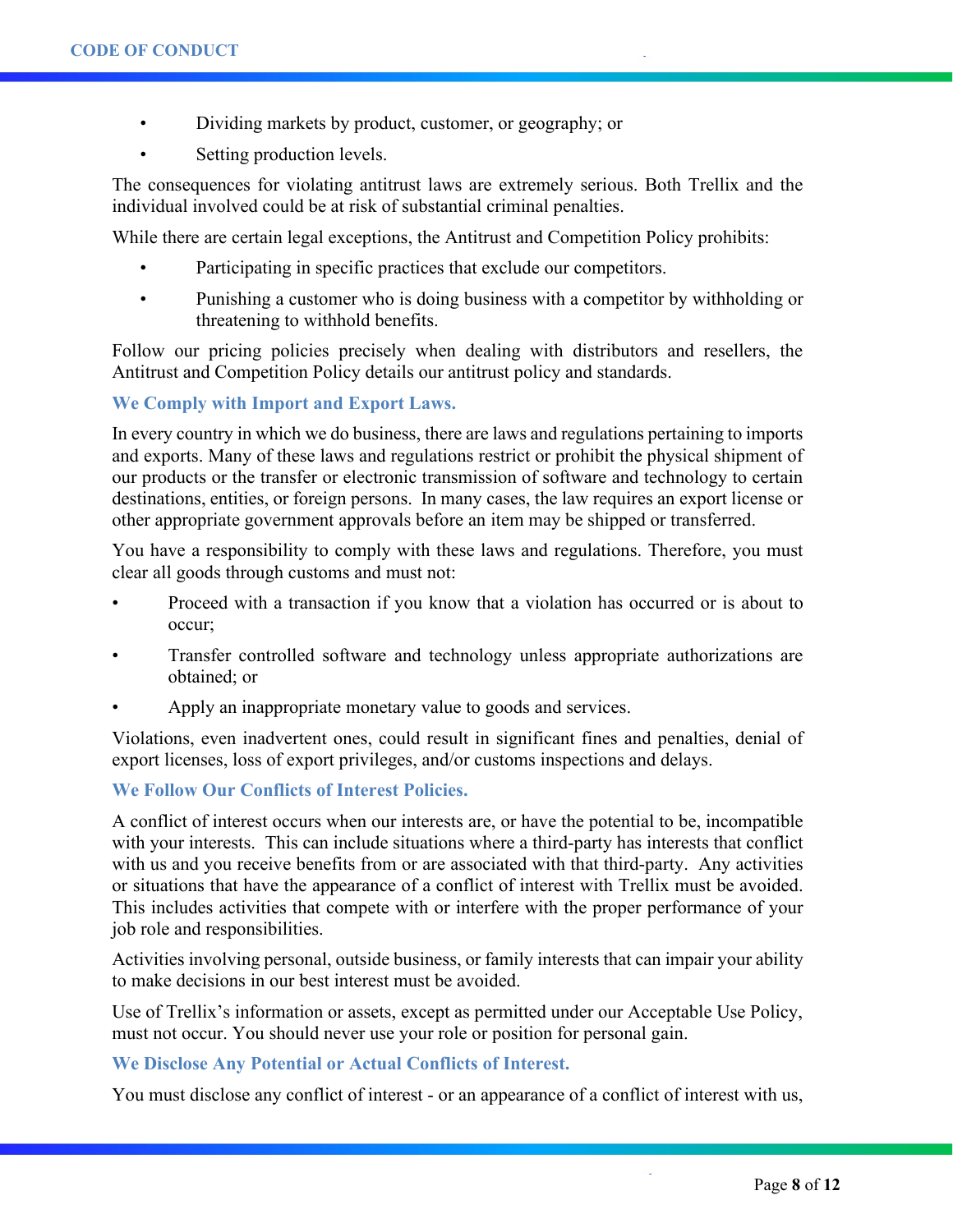following the procedures set forth in the Company's Conflict of Interest Manual. Failing to disclose a conflict, a potential conflict, or a perceived conflict is a violation of this Code.

Managers or other permitted persons to whom disclosures are made will determine, in consultation with Legal, People Success, or the Board, as necessary, if a conflict or a perceived conflict exists, and, if so, how to resolve it. In addition to these requirements, when conducting outside business activities, employees must also follow the Conducting Outside Business Guideline.

#### **We Promote Privacy and Security.**

We each have a responsibility to comply with our privacy and security policies, including requirements for Information Security and Privacy Office reviews of most new products and upgrades, new vendors, and personal data transfers outside of our facilities. We also have a responsibility to comply with the privacy laws of the countries in which we do business.

We are committed to protecting personal data. We honor the legal rights of our employees and customers to control the use of their personal data and to take measures to ensure the safety and lawful collection and use of the personal data that our employees, customers, independent contractors, consultants, suppliers, partners, distributors, and others entrust to us.

## **Environmental, Health, and Safety Management and Compliance.**

Environmental laws, standards, requirements, and policies exist to protect the world and its inhabitants. Some of these laws apply to our worldwide business operations, practices, and products. We have a responsibility to understand and follow these requirements, including conserving energy, water, and other natural resources, managing materials and waste properly, and complying with environmental permits and health and safety requirements. We approach the resources used in creating our products and services with respect, and we pursue the reduction of waste and environmental impact from our business operations. We expect our suppliers and others in our business ecosystem to comply with all applicable environmental, health and safety laws and standards in their operations.

### **We Prepare Accurate Financial and Other Business Records.**

The business decisions we make are based on our financial and business records. It is our responsibility to ensure that our books and records are full, fair, accurate, timely, and understandable reflections of our business operations and activities.

Contractual arrangements, timecards, and expense reports, as well as any other records required in the course of our work, must be accurate, complete, and properly authorized. If questions arise, ask a manager for assistance. If you discover records that may be inaccurate, immediately report it to Finance or Legal. Falsification of records under any circumstances will not be tolerated.

We endeavor to conduct business and keep records consistent with relevant accounting standards, and we hire auditors to help us confirm we have done so. All employees and those acting under our direction are required to cooperate with our auditors.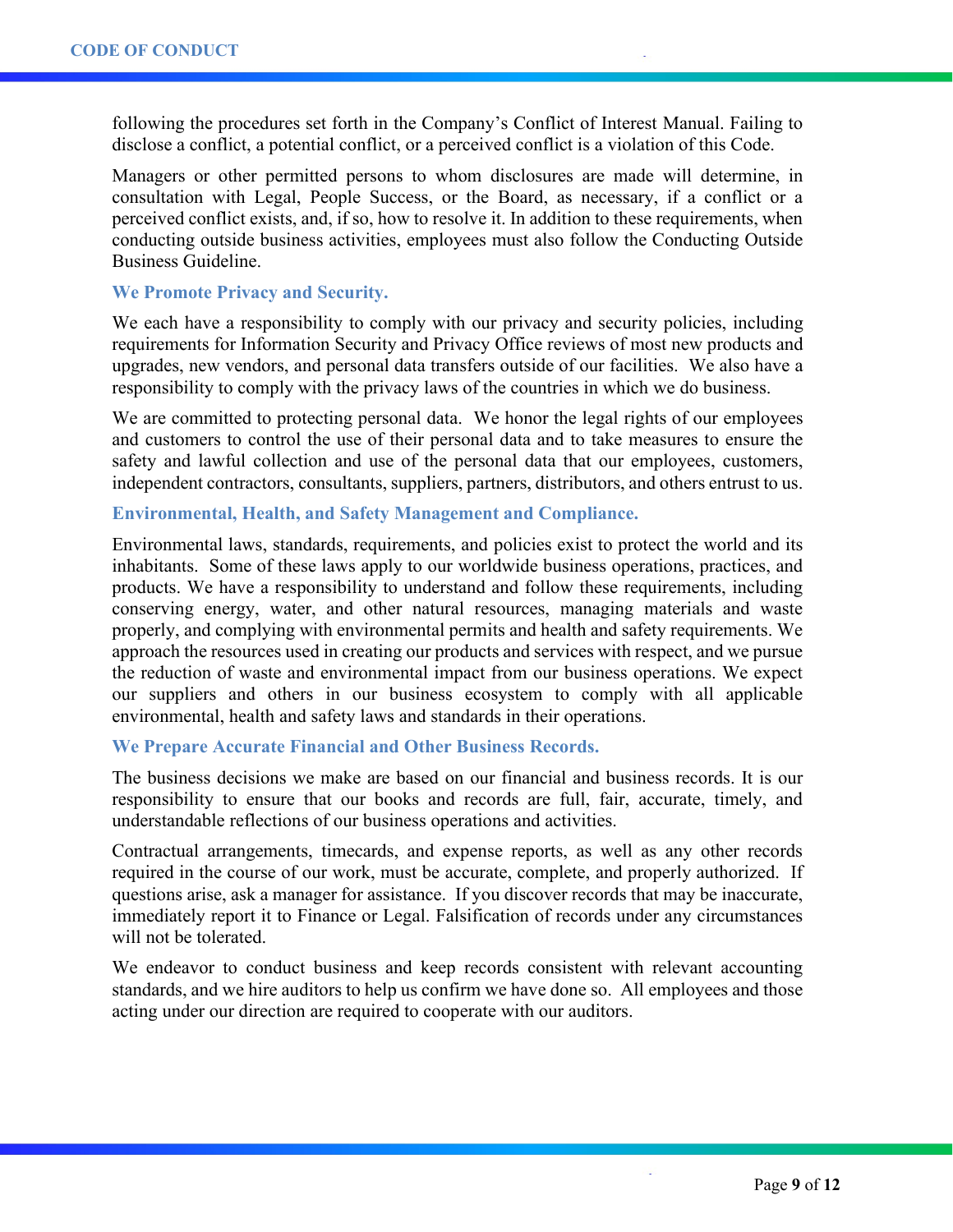## **We Protect Our Intellectual Property and Respect the Intellectual Property Rights of Others.**

New innovations and product developments are the core of our business and require protection. We legally protect the intellectual property we develop while also respecting the rights of others over their intellectual property.

## **We Protect Confidential Information.**

Confidential Information is valuable to us. It gives us a competitive advantage, helps maintain the trust of our customers, and sustains the solid reputation on which we were built. Confidential information means any information, in any format (paper or electronic), that is not in the public domain or generally known outside by us.<sup>[1](#page-9-0)</sup> You are required to protect the confidential information of our employees,' customers,' and business partners.

## **We Safeguard Our Trademarks and Brand.**

Our trademarks and brand represent some of our most valuable assets, and protection is vital to maintain that value and their continued recognition in the marketplace. Our Brand Identity Guidelines help you determine when and how to use them. Regardless of the type of communication, to whom it is directed internally or externally, or whether it is developed by us or by third parties such as marketing agencies, channel distributors, or OEMs, our Brand Identity Guidelines must be followed.

You may not copy, reproduce, or transmit protected material, such as writing, artwork, music, video, photographs, movie clips, and software unless you have authorization or a license to do so.

Examples of things you must not do include, without limitation, the following:

- Copy protected material without permission;
- Reproduce protected artwork without permission;
- Disclose confidential information to any requestor without a non-disclosure agreement;
- Share confidential information with others after leaving the Company;
- Use protected music on an internal video without permission;
- Send unlicensed photographs to our marketing agency;
- Use movie clips in a product presentation and not for a "fair use" purpose;
- Encourage a colleague to use externally obtained confidential information without permission; and

<span id="page-9-0"></span><sup>1</sup> Examples of confidential information include but are not limited to: The Company's business and financial condition, roadmaps and business plans, financial data, pricing information, marketing plans and business development strategies, personnel files, research and technical data, inventions, and innovations, and the confidential information provided to us by third parties (such as customers and business partners).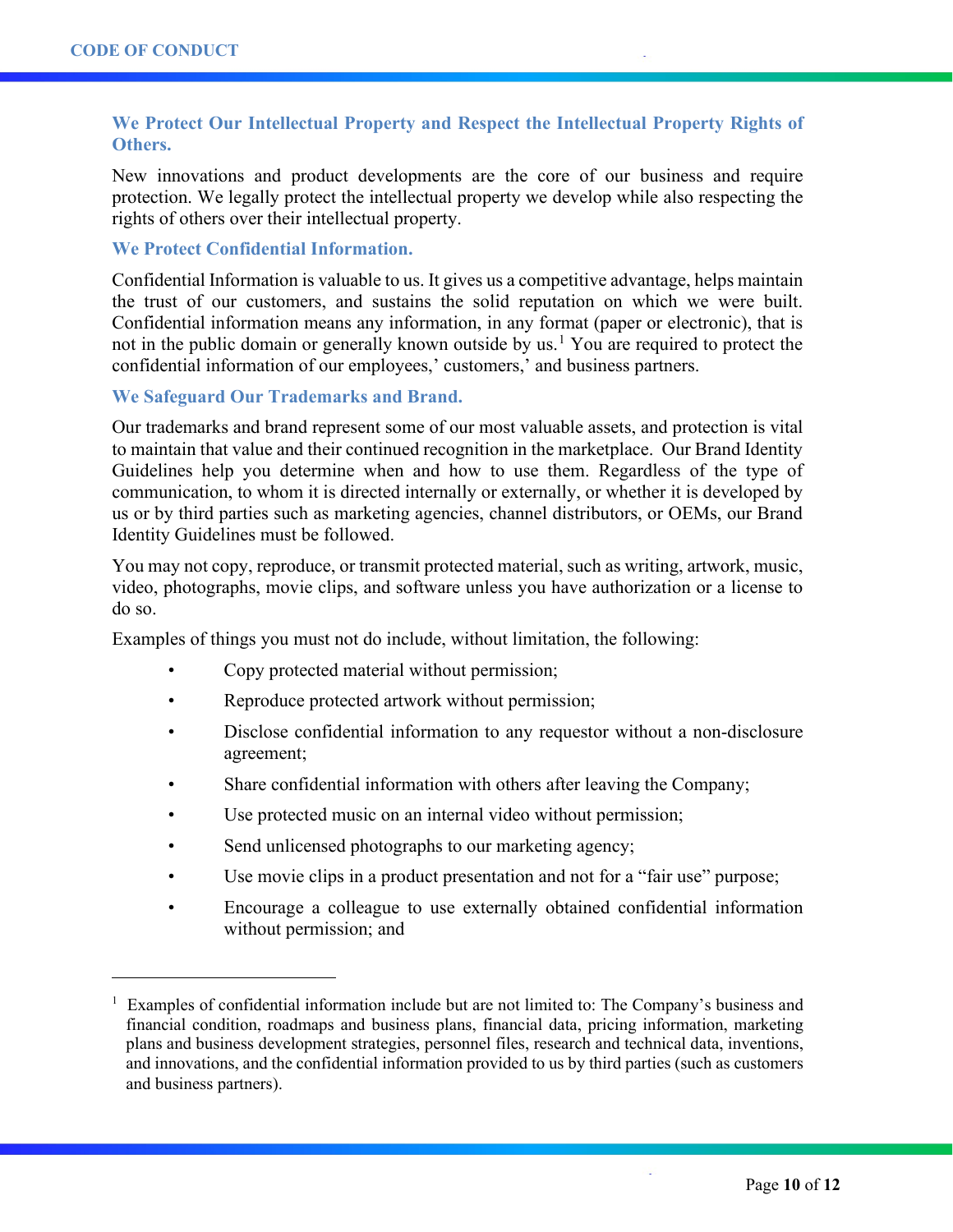Pirate a software program for a team member.

## **We Protect Our Physical Assets.**

Our physical assets include facilities, equipment, and computer and communications systems. You are to use these assets primarily for our business. As a narrow exception, you may use computer and communications systems for reasonable personal use.

You are required to protect our physical assets from theft, loss, damage, and misuse, which includes allowing an unauthorized person access to them. Deliberate or accidental damage or loss of property must be reported to Information Security immediately.

While we respect your privacy, our desks, cubicles, offices, computing devices, and telephone equipment are not private. We reserve the right to monitor individual access and use of our data, information systems, email, and resources, including monitoring of content and usage analysis patterns for both voice and data communication. Reviewing private emails may be subject to restrictions or regulations in some jurisdictions. Please refer to our Acceptable Use Policy.

#### **Representing Trellix.**

Our reputation and name are directly related to our values and must be upheld whenever we represent the company. When you speak or write in public about us, cybersecurity, or business and technology topics, your statements could reflect on the company. This includes situations where employees formally speak or write as our authorized representative, such as giving industry presentations, writing blog posts, or posting on our social media accounts. It also includes situations when employees speak or write about these topics on their personal accounts, such as on social media and community forums.

Our Social Media and Blogs Policy outlines key considerations and requirements for these situations and will help you remain aligned with the Code. Never reveal confidential information or overshare on social media. Once information has been shared on the internet, it cannot be taken back or deleted. If you are not sure about posting something on your online resumé or social channels, please contact Communications.

Improper disclosure of our or third-party confidential information can result in disciplinary action, including potential termination of employment, subject to applicable local law.

Certain topics or activities may also trigger additional pre-approval and review requirements. This includes discussions on threat research or taking leadership positions in trade associations or on boards. For more information, refer to the Antitrust and Competition Policy and the Personal Appointment to Boards of Outside Organizations Guidelines.

Always be accurate and clear about your relationship with the company. When posting content on personal sites, ensure that you state that the views are your own and do not necessarily reflect those of the company.

#### **External Communications.**

In all our communications, and interactions with customers and potential customers, business partners and others, we always represent our products and services fairly and accurately.

Only authorized employees and approved spokespeople may make any public statements on our behalf to the media or investors.